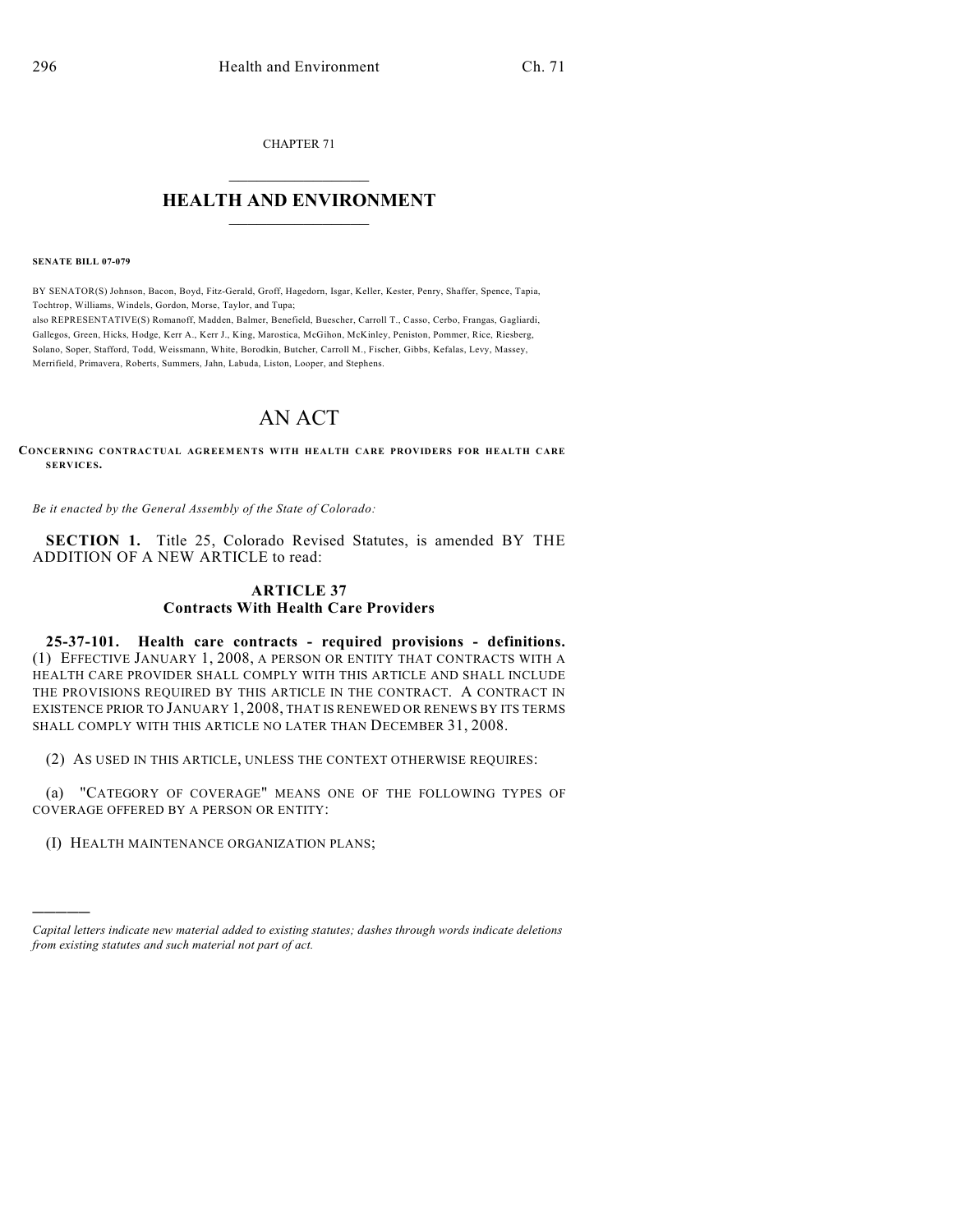(II) ANY OTHER COMMERCIAL PLAN OR CONTRACT THAT IS NOT A HEALTH MAINTENANCE ORGANIZATION PLAN;

(III) MEDICARE;

(IV) MEDICAID; OR

(V) WORKERS' COMPENSATION.

(b) "EDIT" MEANS A PRACTICE OR PROCEDURE PURSUANT TO WHICH ONE OR MORE ADJUSTMENTS ARE MADE REGARDING PROCEDURE CODES, INCLUDING THE AMERICAN MEDICAL ASSOCIATION'S CURRENT PROCEDURAL TERMINOLOGY CODE, ALSO KNOWN AS A "CPT CODE", AND THE CENTERS FOR MEDICARE AND MEDICAID SERVICES HEALTH CARE COMMON PROCEDURE CODING SYSTEM, ALSO KNOWN AS "HCPCS", THAT RESULTS IN:

(I) PAYMENT FOR SOME, BUT NOT ALL, OF THE CODES;

(II) PAYMENT FOR A DIFFERENT CODE;

(III) A REDUCED PAYMENT AS A RESULT OF SERVICES PROVIDED TO A PATIENT THAT ARE CLAIMED UNDER MORE THAN ONE CODE ON THE SAME SERVICE DATE;

(IV) A REDUCED PAYMENT RELATED TO A MODIFIER USED WITH A PROCEDURE CODE; OR

(V) A REDUCED PAYMENT BASED ON MULTIPLE UNITS OF THE SAME CODE BILLED FOR A SINGLE DATE OF SERVICE.

(c) "HEALTH CARE CONTRACT" OR "CONTRACT" MEANS A CONTRACT ENTERED INTO OR RENEWED BETWEEN A PERSON OR ENTITY AND A HEALTH CARE PROVIDER FOR THE DELIVERY OF HEALTH CARE SERVICES TO OTHERS.

(d) "HEALTH CARE PROVIDER" MEANS A PERSON LICENSED OR CERTIFIED IN THIS STATE TO PRACTICE MEDICINE, PHARMACY, CHIROPRACTIC, NURSING, PHYSICAL THERAPY, PODIATRY, DENTISTRY, OPTOMETRY, OCCUPATIONAL THERAPY, OR OTHER HEALING ARTS. "HEALTH CARE PROVIDER" ALSO MEANS AN AMBULATORY SURGICAL CENTER, A LICENSED PHARMACY OR PROVIDER OF PHARMACY SERVICES, AND A PROFESSIONAL CORPORATION OR OTHER CORPORATE ENTITY CONSISTING OF LICENSED HEALTH CARE PROVIDERS AS PERMITTED BY THE LAWS OF THIS STATE.

(e) (I) "MATERIAL CHANGE" MEANS A CHANGE TO A CONTRACT THAT DECREASES THE HEALTH CARE PROVIDER'S PAYMENT OR COMPENSATION, CHANGES THE ADMINISTRATIVE PROCEDURES IN A WAY THAT MAY REASONABLY BE EXPECTED TO SIGNIFICANTLY INCREASE THE PROVIDER'S ADMINISTRATIVE EXPENSE, REPLACES THE MAXIMUM ALLOWABLE COST LIST USED WITH A NEW AND DIFFERENT MAXIMUM ALLOWABLE COST LIST BY A PERSON OR ENTITY FOR REIMBURSEMENT OF GENERIC PRESCRIPTION DRUG CLAIMS, OR ADDS A NEW CATEGORY OF COVERAGE. A MATERIAL CHANGE DOES NOT INCLUDE:

(A) A DECREASE IN PAYMENT OR COMPENSATION RESULTING SOLELY FROM A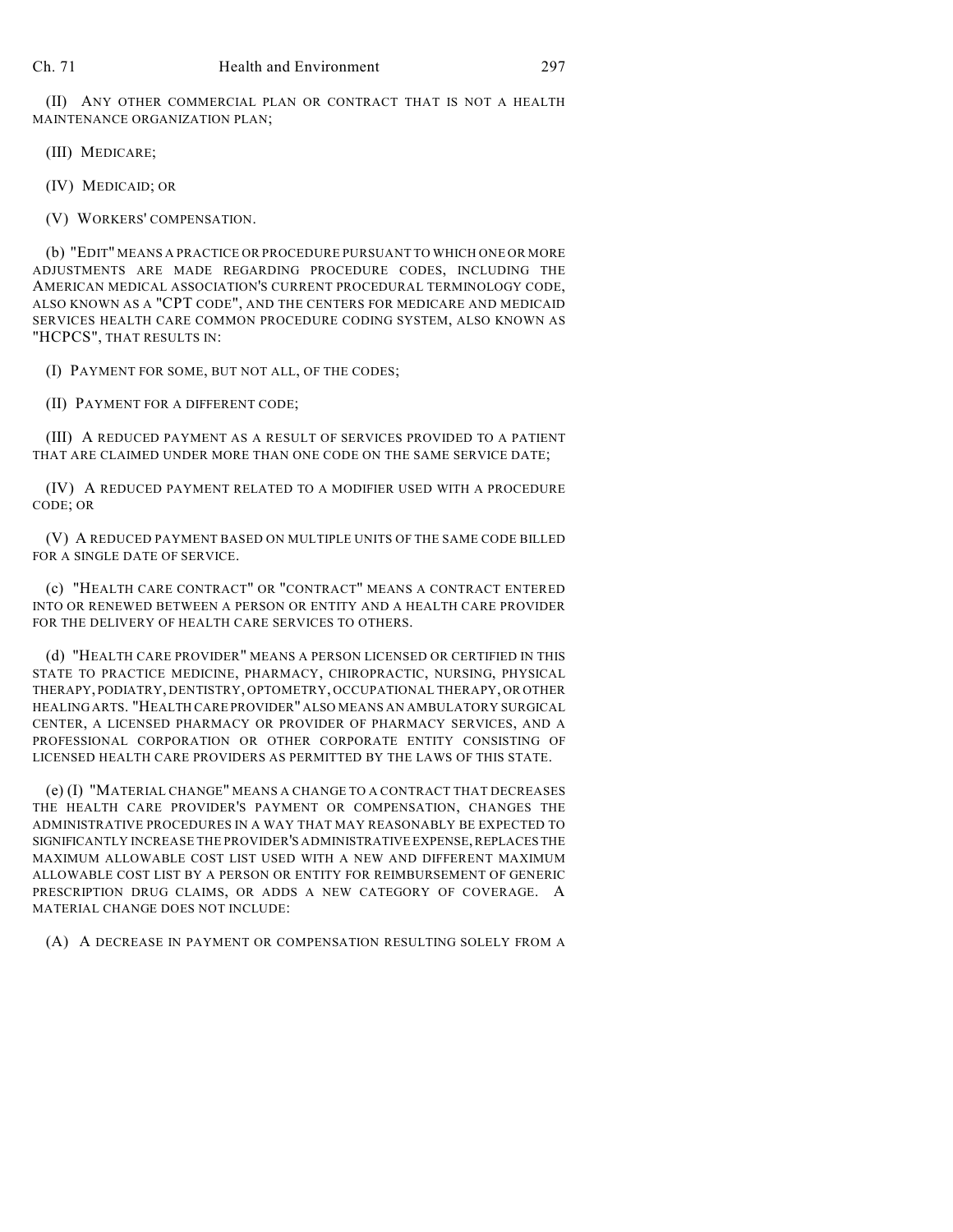CHANGE IN A PUBLISHED FEE SCHEDULE UPON WHICH THE PAYMENT OR COMPENSATION IS BASED AND THE DATE OF APPLICABILITY IS CLEARLY IDENTIFIED IN THE CONTRACT;

(B) A DECREASE IN PAYMENT OR COMPENSATION RESULTING FROM A CHANGE IN THE FEE SCHEDULE SPECIFIED IN A CONTRACT FOR PHARMACY SERVICES SUCH AS A CHANGE IN A FEE SCHEDULE BASED ON AVERAGE WHOLESALE PRICE OR MAXIMUM ALLOWABLE COST;

(C) A DECREASE IN PAYMENT OR COMPENSATION THAT WAS ANTICIPATED UNDER THE TERMS OF THE CONTRACT, IF THE AMOUNT AND DATE OF APPLICABILITY OF THE DECREASE IS CLEARLY IDENTIFIED IN THE CONTRACT;

(D) AN ADMINISTRATIVE CHANGE THAT MAY SIGNIFICANTLY INCREASE THE PROVIDER'S ADMINISTRATIVE EXPENSE, THE SPECIFIC APPLICABILITY OF WHICH IS CLEARLY IDENTIFIED IN THE CONTRACT;

(E) CHANGES TO AN EXISTING PRIOR AUTHORIZATION, PRECERTIFICATION, NOTIFICATION, OR REFERRAL PROGRAM THAT DO NOT SUBSTANTIALLY INCREASE THE PROVIDER'S ADMINISTRATIVE EXPENSE; OR

(F) CHANGES TO AN EDIT PROGRAM OR TO SPECIFIC EDITS; HOWEVER, THE HEALTH CARE PROVIDER SHALL BE PROVIDED NOTICE OF THE CHANGES PURSUANT TO SUBPARAGRAPH (II) OF THIS PARAGRAPH (e), AND THE NOTICE SHALL INCLUDE INFORMATION SUFFICIENT FOR THE HEALTH CARE PROVIDER TO DETERMINE THE EFFECT OF THE CHANGE.

(II) IF A CHANGE TO THE CONTRACT IS ADMINISTRATIVE ONLY AND IS NOT A MATERIAL CHANGE, THE CHANGE SHALL BE EFFECTIVE UPON AT LEAST FIFTEEN DAYS' NOTICE TO THE HEALTH CARE PROVIDER. ALL OTHER NOTICES SHALL BE PROVIDED PURSUANT TO THE CONTRACT.

(f) "PERSON OR ENTITY" MEANS A PERSON OR ENTITY THAT HAS A PRIMARY BUSINESS PURPOSE OF CONTRACTING WITH HEALTH CARE PROVIDERS FOR THE DELIVERY OF HEALTH CARE SERVICES.

(3) (a) EACH CONTRACT SHALL HAVE PROVIDED WITH IT A SUMMARY DISCLOSURE FORM DISCLOSING, IN PLAIN LANGUAGE, THE FOLLOWING:

(I) THE TERMS GOVERNING COMPENSATION AND PAYMENT;

(II) ANY CATEGORY OF COVERAGE FOR WHICH THE HEALTH CARE PROVIDER IS TO PROVIDE SERVICE;

(III) THE DURATION OF THE CONTRACT AND HOW THE CONTRACT MAY BE TERMINATED;

(IV) THE IDENTITY OF THE PERSON OR ENTITY RESPONSIBLE FOR THE PROCESSING OF THE HEALTH CARE PROVIDER'S CLAIMS FOR COMPENSATION OR PAYMENT;

(V) ANY INTERNAL MECHANISM REQUIRED BY THE PERSON OR ENTITY TO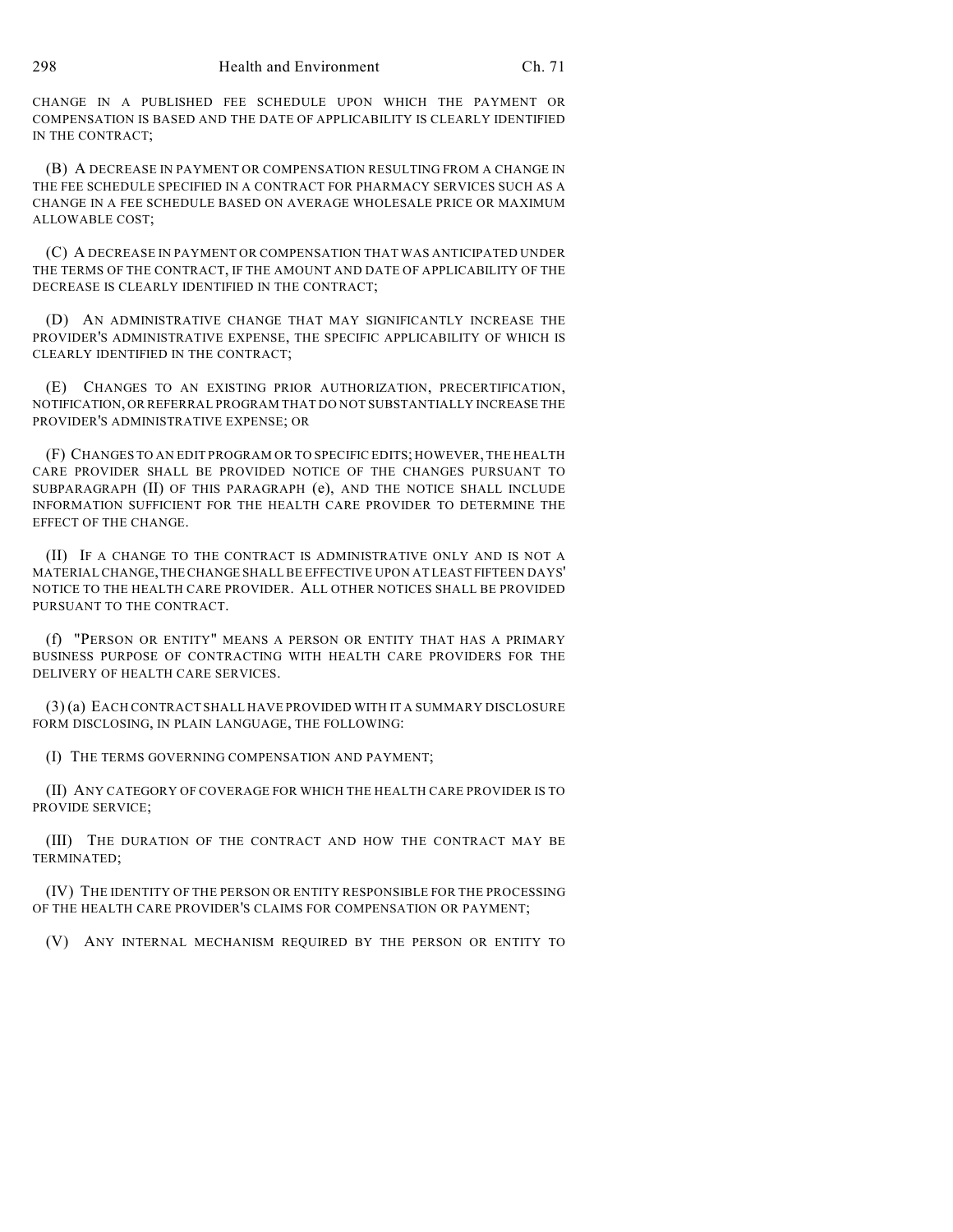RESOLVE DISPUTES THAT ARISE UNDER THE TERMS OR CONDITIONS OF THE CONTRACT; AND

(VI) THE SUBJECT AND ORDER OF ADDENDA, IF ANY, TO THE CONTRACT.

(b) THE SUMMARY DISCLOSURE FORM REQUIRED BY PARAGRAPH (a) OF THIS SUBSECTION (3) SHALL BE FOR INFORMATIONAL PURPOSES ONLY AND SHALL NOT BE A TERM OR CONDITION OF THE CONTRACT; HOWEVER, SUCH DISCLOSURE SHALL REASONABLY SUMMARIZE THE APPLICABLE CONTRACT PROVISIONS.

(c) IF THE CONTRACT PROVIDES FOR TERMINATION FOR CAUSE BY EITHER PARTY, THE CONTRACT SHALL STATE THE REASONS THAT MAY BE USED FOR TERMINATION FOR CAUSE, WHICH TERMS SHALL NOT BE UNREASONABLE, AND THE CONTRACT SHALL STATE THE TIME BY WHICH NOTICE OF TERMINATION FOR CAUSE SHALL BE PROVIDED AND TO WHOM THE NOTICE SHALL BE GIVEN.

(d) THE PERSON OR ENTITY SHALL IDENTIFY ANY UTILIZATION REVIEW OR MANAGEMENT, QUALITY IMPROVEMENT, OR SIMILAR PROGRAM THE PERSON OR ENTITY USES TO REVIEW, MONITOR, EVALUATE, OR ASSESS THE SERVICES PROVIDED PURSUANT TO A CONTRACT. THE POLICIES, PROCEDURES, OR GUIDELINES OF SUCH PROGRAM APPLICABLE TO A PROVIDER SHALL BE DISCLOSED UPON REQUEST OF THE HEALTH CARE PROVIDER WITHIN FOURTEEN DAYS AFTER THE DATE OF THE REQUEST.

(4) (a) THE DISCLOSURE OF PAYMENT AND COMPENSATION TERMS PURSUANT TO SUBSECTION (3) OF THIS SECTION SHALL INCLUDE INFORMATION SUFFICIENT FOR THE HEALTH CARE PROVIDER TO DETERMINE THE COMPENSATION OR PAYMENT FOR THE HEALTH CARE SERVICES AND SHALL INCLUDE THE FOLLOWING:

(I) THE MANNER OF PAYMENT, SUCH AS FEE-FOR-SERVICE, CAPITATION, OR RISK SHARING;

(II) (A) THE METHODOLOGY USED TO CALCULATE ANY FEE SCHEDULE, SUCH AS RELATIVE VALUE UNIT SYSTEM AND CONVERSION FACTOR, PERCENTAGE OF MEDICARE PAYMENT SYSTEM, OR PERCENTAGE OF BILLED CHARGES. AS APPLICABLE, THE METHODOLOGY DISCLOSURE SHALL INCLUDE THE NAME OF ANY RELATIVE VALUE SYSTEM; ITS VERSION, EDITION, OR PUBLICATION DATE; ANY APPLICABLE CONVERSION OR GEOGRAPHIC FACTOR; AND ANY DATE BY WHICH COMPENSATION OR FEE SCHEDULES MAY BE CHANGED BY SUCH METHODOLOGY IF ALLOWED FOR IN THE CONTRACT.

(B) THE FEE SCHEDULE FOR CODES REASONABLY EXPECTED TO BE BILLED BY THE HEALTH CARE PROVIDER FOR SERVICES PROVIDED PURSUANT TO THE CONTRACT, AND, UPON REQUEST, THE FEE SCHEDULE FOR OTHER CODES USED BY OR WHICH MAY BE USED BY THE HEALTH CARE PROVIDER. SUCH FEE SCHEDULE SHALL INCLUDE, AS MAY BE APPLICABLE, SERVICE OR PROCEDURE CODES SUCH AS CURRENT PROCEDURAL TERMINOLOGY (CPT) CODES OR HEALTH CARE COMMON PROCEDURE CODING SYSTEM CODES AND THE ASSOCIATED PAYMENT OR COMPENSATION FOR EACH SERVICE CODE.

(C) THE FEE SCHEDULE REQUIRED IN SUB-SUBPARAGRAPH (B) OF THIS SUBPARAGRAPH (II) MAY BE PROVIDED ELECTRONICALLY.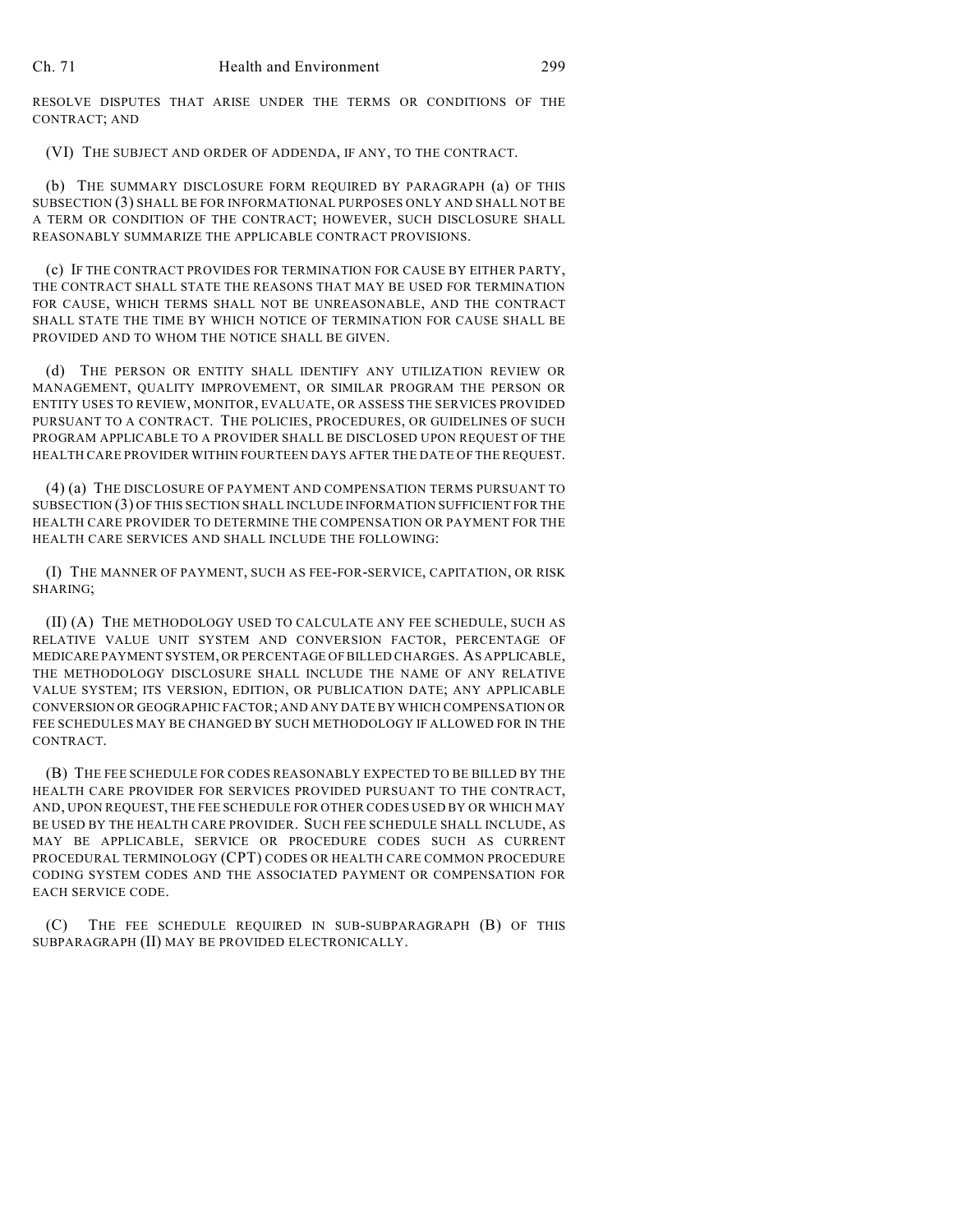300 Health and Environment Ch. 71

(D) A FEE SCHEDULE FOR THE CODES DESCRIBED BY SUB-SUBPARAGRAPH (B) OF THIS SUBPARAGRAPH (II) SHALL BE PROVIDED WHEN A MATERIAL CHANGE RELATED TO PAYMENT OR COMPENSATION OCCURS. ADDITIONALLY, A HEALTH CARE PROVIDER MAY REQUEST THAT A WRITTEN FEE SCHEDULE BE PROVIDED UP TO TWICE PER YEAR, AND THE PERSON OR ENTITY MUST PROVIDE SUCH FEE SCHEDULE PROMPTLY.

(III) THE PERSON OR ENTITY SHALL STATE THE EFFECT OF EDITS, IF ANY, ON PAYMENT OR COMPENSATION. A PERSON OR ENTITY MAY SATISFY THIS REQUIREMENT BY PROVIDING A CLEARLY UNDERSTANDABLE, READILY AVAILABLE MECHANISM, SUCH AS THROUGH A WEB SITE, THAT ALLOWS A HEALTH CARE PROVIDER TO DETERMINE THE EFFECT OF EDITS ON PAYMENT OR COMPENSATION BEFORE SERVICE IS PROVIDED OR A CLAIM IS SUBMITTED.

(b) NOTWITHSTANDING ANY PROVISION OF THIS SUBSECTION (4) TO THE CONTRARY, DISCLOSURE OF A FEE SCHEDULE OR THE METHODOLOGY USED TO CALCULATE A FEE SCHEDULE IS NOT REQUIRED:

(I) FROM A PERSON OR ENTITY IF THE FEE SCHEDULE IS FOR A PLAN FOR DENTAL SERVICES, ITS PROVIDERS INCLUDE LICENSED DENTISTS, THE FEE SCHEDULE IS BASED UPON FEES FILED WITH THE PERSON OR ENTITY BY DENTAL PROVIDERS, AND THE FEE SCHEDULE IS REVISED FROM TIME TO TIME BASED UPON SUCH FILINGS. SPECIFIC NUMERICAL PARAMETERS ARE NOT REQUIRED TO BE DISCLOSED.

(II) IF THE FEE SCHEDULE IS FOR PHARMACY SERVICES OR DRUGS SUCH AS A FEE SCHEDULE BASED ON USE OF NATIONAL DRUG CODES.

(5) UPON COMPLETION OF PROCESSING OF A CLAIM, THE PERSON OR ENTITY SHALL PROVIDE INFORMATION TO THE HEALTH CARE PROVIDER STATING HOW THE CLAIM WAS ADJUDICATED AND THE RESPONSIBILITY FOR ANY OUTSTANDING BALANCE OF ANY PARTY OTHER THAN THE PERSON OR ENTITY.

(6) WHEN A PROPOSED CONTRACT IS PRESENTED BY A PERSON OR ENTITY FOR CONSIDERATION BY A HEALTH CARE PROVIDER, THE PERSON OR ENTITY SHALL PROVIDE IN WRITING OR MAKE REASONABLY AVAILABLE THE INFORMATION REQUIRED IN SUBSECTION (4) OF THIS SECTION. IF THE INFORMATION IS NOT DISCLOSED IN WRITING, IT SHALL BE DISCLOSED IN A MANNER THAT ALLOWS THE HEALTH CARE PROVIDER TO TIMELY EVALUATE THE PAYMENT OR COMPENSATION FOR SERVICES UNDER THE PROPOSED CONTRACT. THE DISCLOSURE OBLIGATIONS IN THIS ARTICLE SHALL NOT PREVENT A PERSON OR ENTITY FROM REQUIRING A REASONABLE CONFIDENTIALITY AGREEMENT REGARDING THE TERMS OF A PROPOSED CONTRACT.

(7) (a) A MATERIAL CHANGE TO A CONTRACT SHALL OCCUR ONLY IF THE PERSON OR ENTITY PROVIDES IN WRITING TO THE HEALTH CARE PROVIDER THE PROPOSED CHANGE AND GIVES NINETY DAYS' NOTICE BEFORE THE EFFECTIVE DATE OF THE CHANGE. THE WRITING SHALL BE CONSPICUOUSLY ENTITLED "NOTICE OF MATERIAL CHANGE TO CONTRACT".

(b) IF THE HEALTH CARE PROVIDER OBJECTS IN WRITING TO THE MATERIAL CHANGE WITHIN FIFTEEN DAYS AND THERE IS NO RESOLUTION OF THE OBJECTION,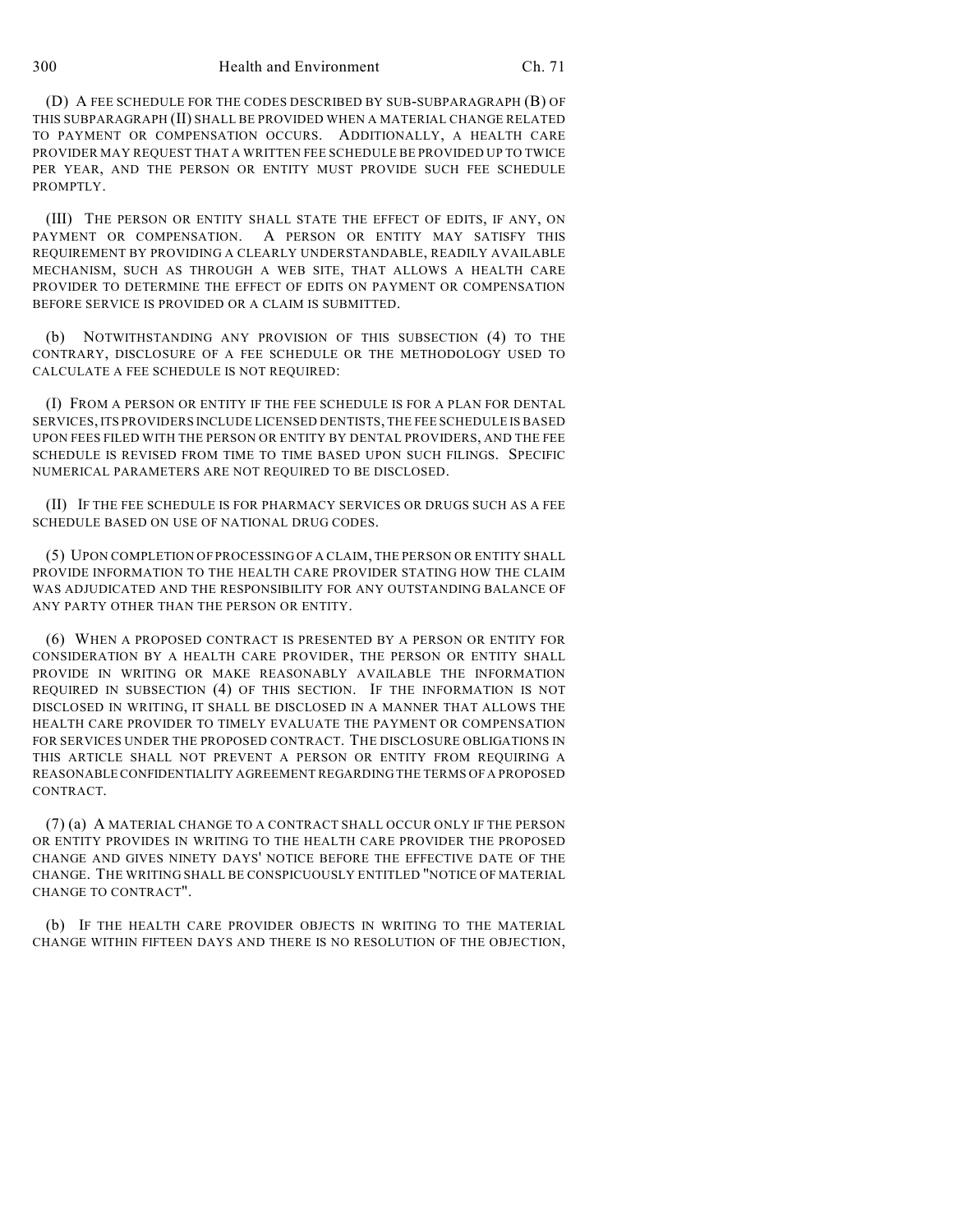EITHER PARTY MAY TERMINATE THE CONTRACT UPON WRITTEN NOTICE OF TERMINATION PROVIDED TO THE OTHER PARTY NOT LATER THAN SIXTY DAYS BEFORE THE EFFECTIVE DATE OF THE MATERIAL CHANGE.

(c) IF THE HEALTH CARE PROVIDER DOES NOT OBJECT TO THE MATERIAL CHANGE PURSUANT TO PARAGRAPH (b) OF THIS SUBSECTION (7), THE CHANGE SHALL BE EFFECTIVE AS SPECIFIED IN THE NOTICE OF MATERIAL CHANGE TO THE CONTRACT.

(d) IF A MATERIAL CHANGE IS THE ADDITION OF A NEW CATEGORY OF COVERAGE AND THE HEALTH CARE PROVIDER OBJECTS, THE ADDITION SHALL NOT BE EFFECTIVE AS TO THE HEALTH CARE PROVIDER, AND THE OBJECTION SHALL NOT BE A BASIS UPON WHICH THE PERSON OR ENTITY MAY TERMINATE THE CONTRACT.

(8) NOTWITHSTANDING SUBSECTION (6) OF THIS SECTION, A CONTRACT MAY BE MODIFIED BY OPERATION OF LAW AS REQUIRED BY ANY APPLICABLE STATE OR FEDERAL LAW OR REGULATION, AND THE PERSON OR ENTITY MAY DISCLOSE THIS CHANGE BY ANY REASONABLE MEANS.

(9) NOTHING IN THIS ARTICLE SHALL BE CONSTRUED TO REQUIRE THE RENEGOTIATION OF A CONTRACT IN EXISTENCE BEFORE THE APPLICABLE COMPLIANCE DATE IN THIS ARTICLE, AND ANY DISCLOSURE REQUIRED BY THIS ARTICLE FOR SUCH CONTRACTS MAY BE BY NOTICE TO THE HEALTH CARE PROVIDER.

(10) A PERSON OR ENTITY SHALL NOT ASSIGN, ALLOW ACCESS TO, SELL, RENT, OR GIVE THE PERSON'S OR ENTITY'S RIGHTS TO THE HEALTH CARE PROVIDER'S SERVICES PURSUANT TO THE PERSON'S OR ENTITY'S CONTRACT UNLESS HE OR SHE COMPLIES WITH PARAGRAPH (a), (b), OR (c) OF THIS SUBSECTION (10) AND ALSO COMPLIES WITH PARAGRAPHS (d) AND (e) OF THIS SUBSECTION (10) AS FOLLOWS:

(a) THE THIRD PARTY ACCESSING THE HEALTH CARE PROVIDER'S SERVICES UNDER THE CONTRACT IS AN EMPLOYER OR OTHER ENTITY PROVIDING COVERAGE FOR HEALTH CARE SERVICES TO ITS EMPLOYEES OR MEMBERS AND SUCH EMPLOYER OR ENTITY HAS, WITH THE PERSON OR ENTITY CONTRACTING WITH THE HEALTH CARE PROVIDER, A CONTRACT FOR THE ADMINISTRATION OR PROCESSING OF CLAIMS FOR PAYMENT OR SERVICE PROVIDED PURSUANT TO THE CONTRACT WITH THE HEALTH CARE PROVIDER;

(b) THE THIRD PARTY ACCESSING THE HEALTH CARE PROVIDER'S SERVICES UNDER THE CONTRACT IS AN AFFILIATE OF, SUBSIDIARY OF, OR IS UNDER COMMON OWNERSHIP OR CONTROL WITH THE PERSON OR ENTITY; OR, IS PROVIDING OR RECEIVING ADMINISTRATIVE SERVICES FROM THE PERSON OR ENTITY OR AN AFFILIATE OF, OR SUBSIDIARY OF, OR IS UNDER COMMON OWNERSHIP OR CONTROL WITH THE PERSON OR ENTITY:

(c) THE HEALTH CARE CONTRACT SPECIFICALLY PROVIDES THAT IT APPLIES TO NETWORK RENTAL ARRANGEMENTS AND STATES THAT IT IS FOR THE PURPOSE OF ASSIGNING, ALLOWING ACCESS TO, SELLING, RENTING, OR GIVING THE PERSON'S OR ENTITY'S RIGHTS TO THE HEALTH CARE PROVIDER'S SERVICES;

(d) THE INDIVIDUALS RECEIVING SERVICES UNDER THE HEALTH CARE PROVIDER'S CONTRACT ARE PROVIDED WITH APPROPRIATE IDENTIFICATION STATING WHERE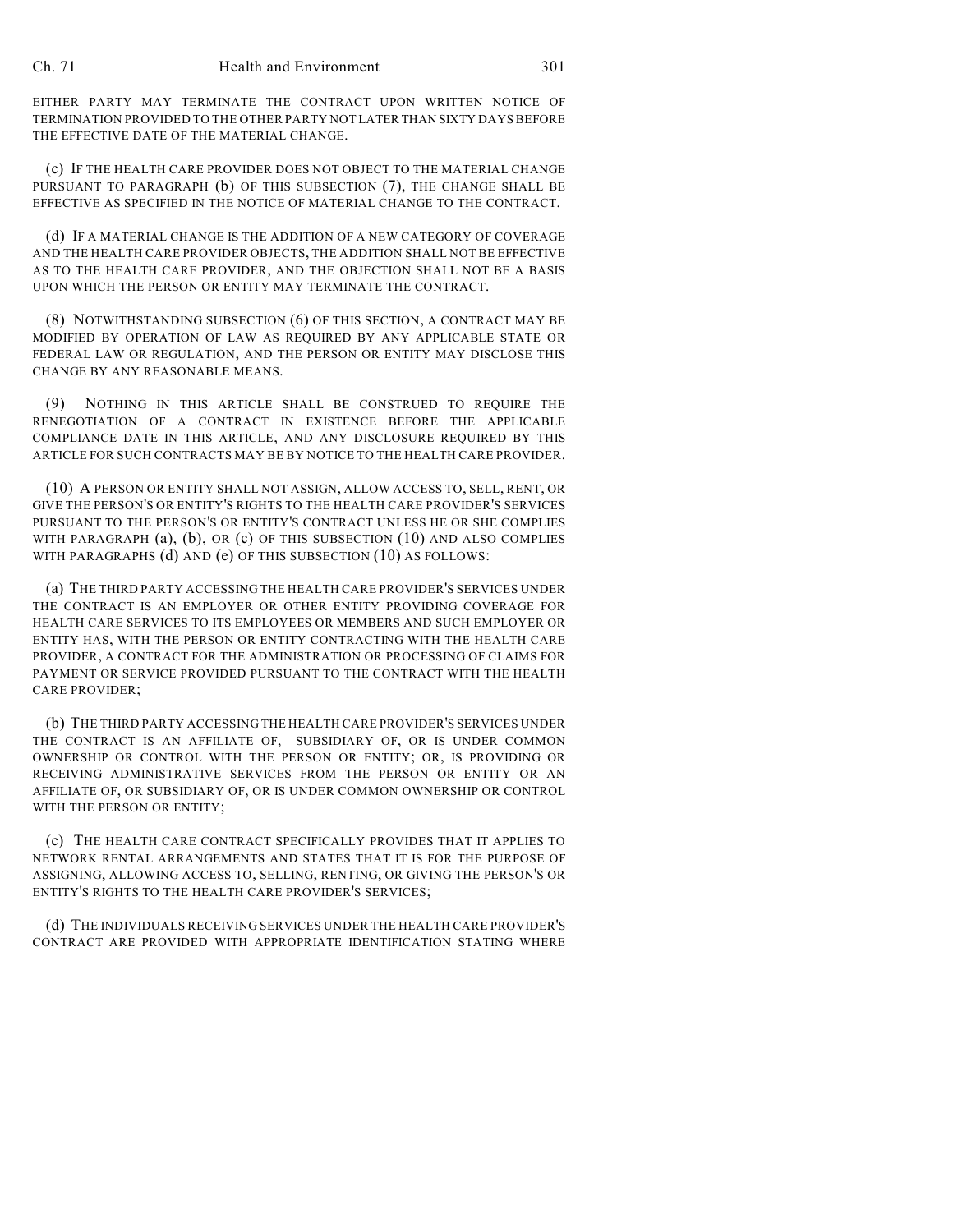CLAIMS SHOULD BE SENT AND WHERE INQUIRIES SHOULD BE DIRECTED; AND

(e) THE THIRD PARTY ACCESSING THE HEALTH CARE PROVIDER'S SERVICES THROUGH THE HEALTH CARE PROVIDER'S CONTRACT IS OBLIGATED TO COMPLY WITH ALL APPLICABLE TERMS AND CONDITIONS OF THE CONTRACT; EXCEPT THAT A SELF-FUNDED PLAN RECEIVING ADMINISTRATIVE SERVICES FROM THE PERSON OR ENTITY OR ITS AFFILIATES SHALL BE SOLELY RESPONSIBLE FOR PAYMENT TO THE PROVIDER.

(11) EXCEPT AS PERMITTED BY THIS ARTICLE, A PERSON OR ENTITY SHALL NOT REQUIRE, AS A CONDITION OF CONTRACTING, THAT A HEALTH CARE PROVIDER WAIVE OR FOREGO ANY RIGHT OR BENEFIT TO WHICH THE HEALTH CARE PROVIDER MAY BE ENTITLED UNDER STATE OR FEDERAL LAW OR REGULATION THAT PROVIDES LEGAL PROTECTIONS TO A PERSON SOLELY BASED ON THE PERSON'S STATUS AS A HEALTH CARE PROVIDER PROVIDING SERVICES IN THIS STATE.

(12) UPON SIXTY DAYS' NOTICE, A HEALTH CARE PROVIDER MAY DECLINE TO PROVIDE SERVICE PURSUANT TO A CONTRACT TO NEW PATIENTS COVERED BY THE PERSON OR ENTITY. THE NOTICE SHALL STATE THE REASON OR REASONS FOR THIS ACTION. FOR THE PURPOSES OF THIS SUBSECTION (12), "NEW PATIENTS" MEANS THOSE PATIENTS WHO HAVE NOT RECEIVED SERVICES FROM THE HEALTH CARE PROVIDER IN THE IMMEDIATELY PRECEDING THREE YEARS. A PATIENT SHALL NOT BECOME A "NEW PATIENT" SOLELY BY CHANGING COVERAGE FROM ONE PERSON OR ENTITY TO ANOTHER PERSON OR ENTITY.

(13) A TERM FOR COMPENSATION OR PAYMENT SHALL NOT SURVIVE THE TERMINATION OF A CONTRACT, EXCEPT FOR A CONTINUATION OF COVERAGE REQUIRED BY LAW OR WITH THE AGREEMENT OF THE HEALTH CARE PROVIDER.

(14) A CONTRACT SHALL NOT PRECLUDE ITS USE OR DISCLOSURE TO A THIRD PARTY FOR THE PURPOSE OF ENFORCING THE PROVISIONS OF THIS ARTICLE OR ENFORCING OTHER STATE OR FEDERAL LAW. THE THIRD PARTY SHALL BE BOUND BY THE CONFIDENTIALITY REQUIREMENTS SET FORTH IN THE CONTRACT OR OTHERWISE.

(15) IN ADDITION TO THE PROVISIONS OF PARAGRAPH (e) OF SUBSECTION (2) OF THIS SECTION, A CONTRACT WITH A DURATION OF LESS THAN TWO YEARS SHALL PROVIDE TO EACH PARTY A RIGHT TO TERMINATE THE CONTRACT WITHOUT CAUSE, WHICH TERMINATION SHALL OCCUR WITH AT LEAST NINETY DAYS' WRITTEN NOTICE. FOR CONTRACTS WITH A DURATION OF TWO OR MORE YEARS, TERMINATION WITHOUT CAUSE MAY BE AS SPECIFIED IN THE CONTRACT.

(16) THIS ARTICLE SHALL NOT APPLY TO:

(a) AN EXCLUSIVE CONTRACT WITH A SINGLE MEDICAL GROUP IN A SPECIFIC GEOGRAPHIC AREA TO PROVIDE OR ARRANGE FOR HEALTH CARE SERVICES; HOWEVER, THIS ARTICLE SHALL APPLY TO CONTRACTS FOR HEALTH CARE SERVICES BETWEEN THE MEDICAL GROUP AND OTHER MEDICAL GROUPS;

(b) A CONTRACT OR AGREEMENT FOR THE EMPLOYMENT OF A HEALTH CARE PROVIDER OR A CONTRACT OR AGREEMENT BETWEEN HEALTH CARE PROVIDERS;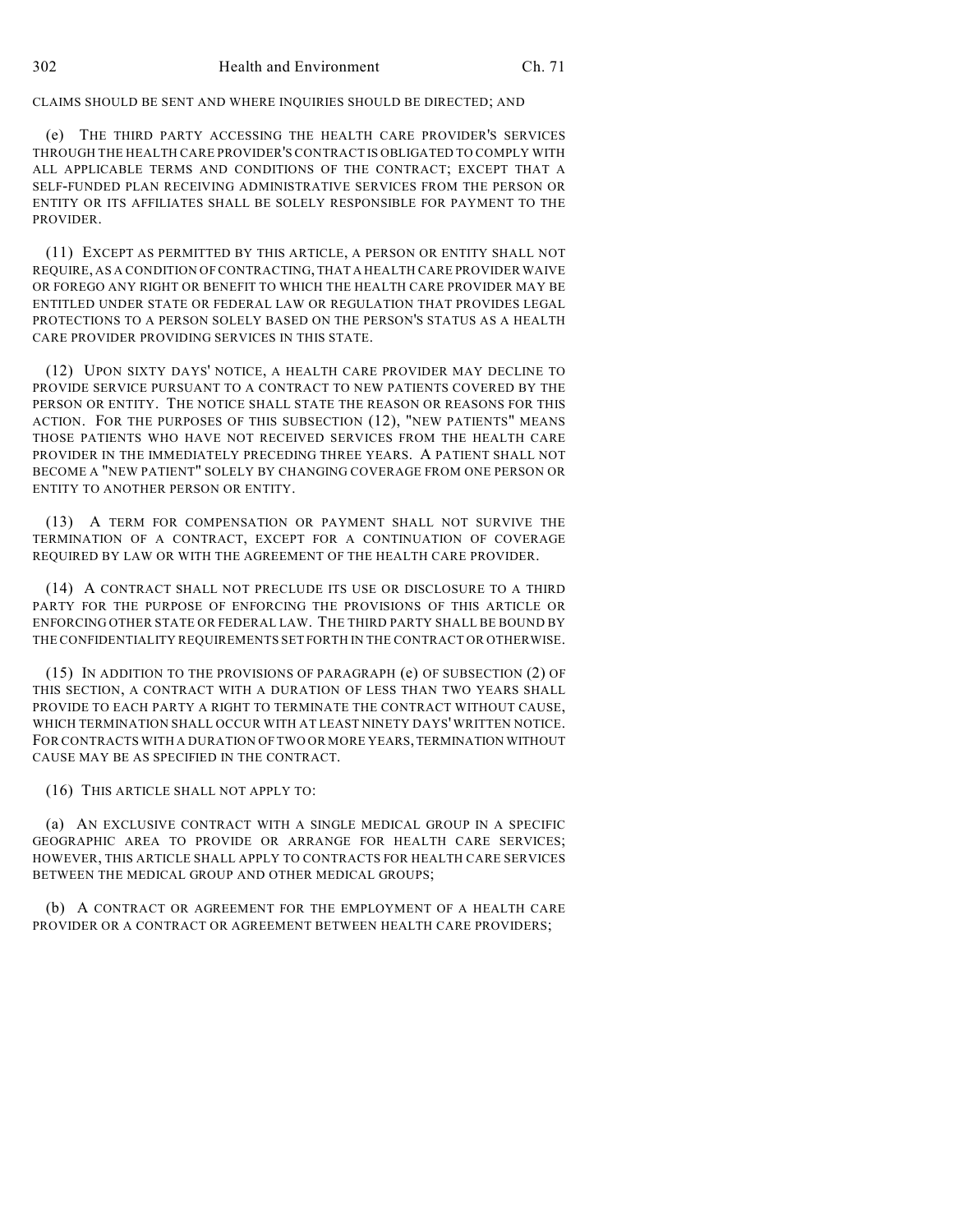(c) A CONTRACT OR ARRANGEMENT ENTERED INTO BY A HOSPITAL OR HEALTH CARE FACILITY THAT IS LICENSED OR CERTIFIED PURSUANT TO SECTION 25-3-101;

(d) A CONTRACT BETWEEN A HEALTH CARE PROVIDER AND THE STATE OR FEDERAL GOVERNMENT OR THEIR AGENCIES FOR HEALTH CARE SERVICES PROVIDED THROUGH A PROGRAM FOR WORKERS' COMPENSATION, MEDICAID, MEDICARE, THE CHILDREN'S BASIC HEALTH PLAN PROVIDED FOR IN ARTICLE 8 OF TITLE 25.5, C.R.S., OR THE COLORADO INDIGENT CARE PROGRAM CREATED IN PART 1 OF ARTICLE 3 OF TITLE 25.5, C.R.S.;

(e) CONTRACTS FOR PHARMACY BENEFIT MANAGEMENT, SUCH AS WITH A PHARMACY BENEFIT MANAGEMENT FIRM AS DEFINED IN SECTION 10-16-102, C.R.S.; EXCEPT THAT THIS EXCLUSION SHALL NOT APPLY TO A CONTRACT FOR HEALTH CARE SERVICES BETWEEN A PERSON OR ENTITY AND A PHARMACY, A PHARMACIST, OR A PROFESSIONAL CORPORATION OR CORPORATE ENTITY CONSISTING OF PHARMACIES OR PHARMACISTS AS PERMITTED BY THE LAWS OF THIS STATE; OR

(f) A CONTRACT OR ARRANGEMENT ENTERED INTO BY A HOSPITAL OR HEALTH CARE FACILITY THAT IS LICENSED OR CERTIFIED PURSUANT TO SECTION 25-3-101, OR ANY OUTPATIENT SERVICE PROVIDER THAT HAS ENTERED INTO A JOINT VENTURE WITH THE HOSPITAL OR IS OWNED BY THE HOSPITAL OR HEALTH CARE FACILITY.

(17) A CONTRACT BETWEEN A PHARMACIST OR A PHARMACY AND A PHARMACY BENEFIT MANAGER, SUCH AS A PHARMACY BENEFIT MANAGEMENT FIRM AS DEFINED IN SECTION 10-16-102, C.R.S., SHALL BE TERMINATED IF THE FEDERAL DRUG ENFORCEMENT AGENCY OR OTHER FEDERAL LAW ENFORCEMENT AGENCY CEASES THE OPERATIONS OF THE PHARMACIST OR PHARMACY DUE TO ALLEGED OR ACTUAL CRIMINAL ACTIVITY.

(18) NOTWITHSTANDING THE APPLICABLE COMPLIANCE DATE REQUIREMENT IN SUBSECTION (1) OF THIS SECTION, A DOMESTIC NONPROFIT HEALTH PLAN SHALL COMPLY WITH THIS ARTICLE WITHIN TWELVE MONTHS AFTER THE APPLICABLE COMPLIANCE DATE.

(19) A CONTRACT SUBJECT TO THIS ARTICLE MAY INCLUDE AN AGREEMENT FOR BINDING ARBITRATION.

(20) (a) WITH RESPECT TO THE ENFORCEMENT OF THIS ARTICLE, INCLUDING ARBITRATION, THERE SHALL BE AVAILABLE:

(I) PRIVATE RIGHTS OF ACTION AT LAW AND IN EQUITY;

(II) EQUITABLE RELIEF, INCLUDING INJUNCTIVE RELIEF;

(III) REASONABLE ATTORNEY FEES WHEN THE HEALTH CARE PROVIDER IS THE PREVAILING PARTY IN AN ACTION TO ENFORCE THIS ARTICLE, EXCEPT TO THE EXTENT THAT THE VIOLATION OF THIS ARTICLE CONSISTED OF A MERE FAILURE TO MAKE PAYMENT PURSUANT TO A CONTRACT;

(IV) THE OPTION TO INTRODUCE AS PERSUASIVE AUTHORITY PRIOR ARBITRATION AWARDS REGARDING A VIOLATION OF THIS ARTICLE.